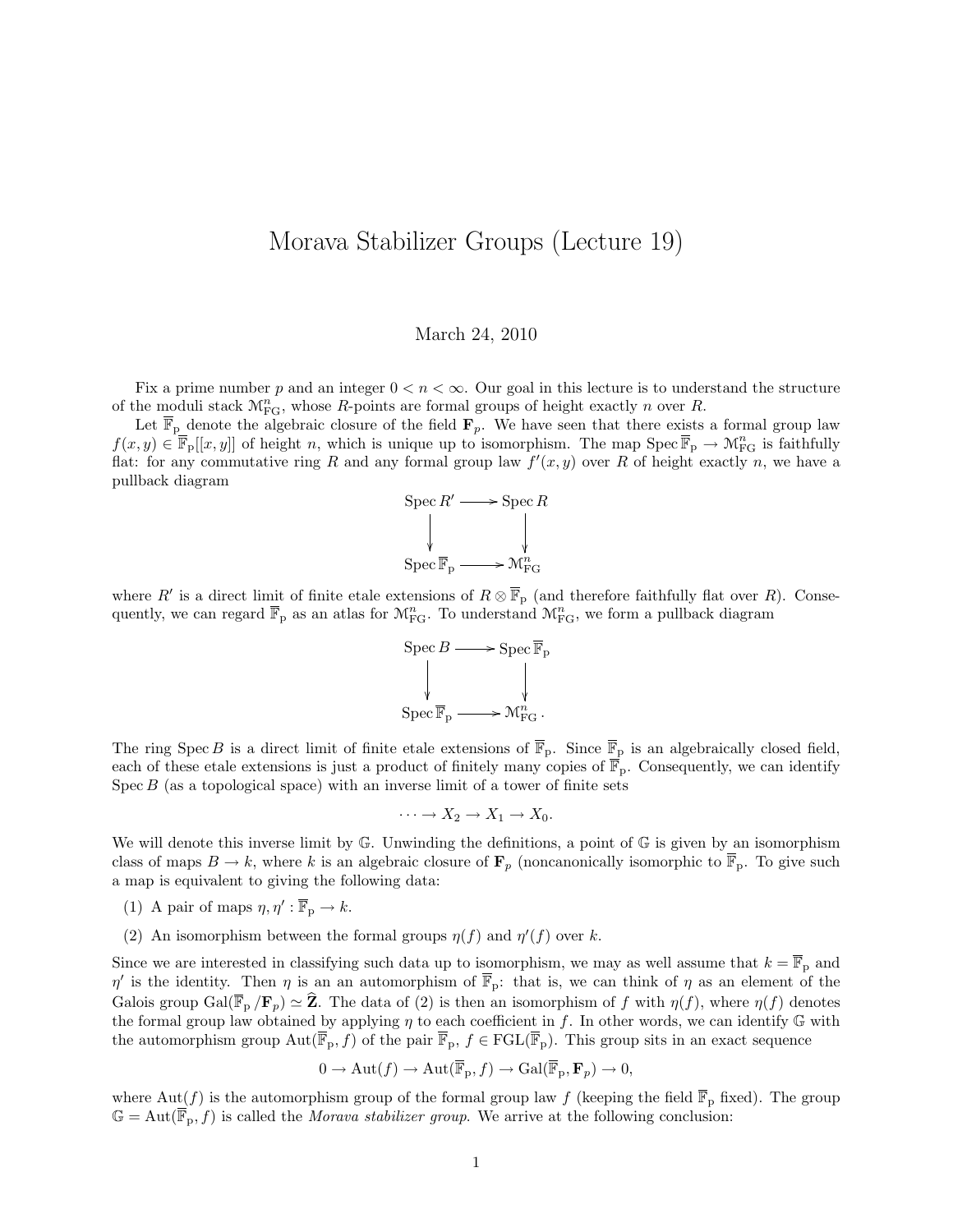**Proposition 1.** The moduli stack  $\mathcal{M}_{FG}^{n}$  can be identified with the quotient (with respect to the flat topology)  $(\text{Spec } \overline{\mathbb{F}}_p)/\text{Aut}(\overline{\mathbb{F}}_p, f),$  where  $\text{Aut}(\overline{\mathbb{F}}_p, f)$  acts via the map  $\text{Aut}(\overline{\mathbb{F}}_p, f) \to \text{Gal}(\overline{\mathbb{F}}_p/\mathbf{F}_p)$ .

To understand the stack  $\mathcal{M}^n_{\mathrm{FG}}$  better, we need to understand the group  $\mathrm{Aut}(\overline{\mathbb{F}}_p,f)$ . We begin by analyzing the subgroup Aut(f). By definition,  $Aut(f)$  can be identified with the group of units in the ring  $End(f)$ of endomorphisms of f: that is, elements of End(f) are power series  $g(t) \in \mathbb{F}_p[[t]]$  such that  $gf(x, y) =$  $f(g(x), g(y))$ .

Let  $f^p$  denote the formal group law over  $\overline{\mathbb{F}}_p$  obtained by applying the Frobenius map  $a \mapsto a^p$  to each coefficient of f. Then  $f^p$  is another formal group law of height n over  $\overline{\mathbb{F}}_p$ , so there exists a noncanonical isomorphism  $\nu$  of f with  $f^p$ : that is, a power series  $\nu$  satisfying  $\nu f^p(x,y) = f(\nu(x), \nu(y))$ . Note that  $f(x,y)^p \simeq f^p(x^p, y^p)$ , so that

$$
\nu f(x, y)^p = \nu f^p(x^p, y^p) = f(\nu(x^p), \nu(y^p)).
$$

Consequently, we deduce that the power series  $\pi(t) = \nu(t^p)$  is an endomorphism of f, and belongs to the ring  $\text{End}(f)$ .

Let  $g \in \text{End}(f)$  be arbitrary, and write  $g(t) = b_0 t + b_1 t^2 + \dots$  If  $b_0 \neq 0$ , then g is invertible and belongs to Aut(f). Otherwise, we have seen that  $g(t) = g_0(t^p)$  for some uniquely defined power series  $g_0$ , and that  $g_0$  is an endomorphism of the formal group law  $f^p$ . Then  $g_0 \circ \nu^{-1}$  is an endomorphism of f, and we have  $g = g_0 \circ \nu^{-1} \circ \nu \circ (t \mapsto t^p) = (g_0 \circ \nu^{-1})\pi$ . In other words:

**Proposition 2.** Every non-invertible element g of the ring End(f) can be written uniquely in the form  $g' \pi$ , where  $\pi(t) = \nu(t^p)$  is the endomorphism defined above. In particular, End(f) is a (noncommutative) local ring: the collection of non-invertible elements of  $\text{End}(f)$  is a two-sided ideal, which is the left ideal generated by  $\pi$ .

More generally, we saw in lecture 12 that every nonzero endomorphism  $g$  of  $f$  can be written uniquely in the form  $u\pi^k$  for some  $k\geq 0$ ; here k is the smallest integer for which the coefficient of  $t^{p^k}$  in  $g(t)$  is nonzero. We will refer to k as the valuation of g and write  $k = v(g)$ . By convention we set  $v(0) = \infty$ . Note that  $v(gg') = v(g) + v(g')$ . In particular,  $v(p) = n$  where n is the height of f (this is the definition of height).

**Remark 3.** There is an evident ring homomorphism  $\lambda : \text{End}(f) \mapsto \overline{\mathbb{F}}_p$  given by differentiation: more precisely,  $\lambda$  carries  $g(t) = b_0 t + b_1 t^2 + \ldots$  to the element  $b_0 \in \overline{\mathbb{F}}_p$ . The kernel of  $\lambda$  is the collection of noninvertible power series: that is, the ideal End $(f)\pi$ . Since the *p*-series for f is given by  $[p](t) = \mu t^{p^n} + \cdots$ for some  $\mu$ , any endomorphism g of f satisfies  $g([p](t)) = [p](g(t))$ , so that

$$
b_0\mu t^{p^n}+\cdots=b_0^{p^n}\mu t^{p^n}+\cdots.
$$

It follows that the image of  $\lambda$  is contained in the subfield  $\mathbf{F}_{p^n} \subseteq \mathbb{F}_p$ . Conversely, in Lecture 14 we showed that any solution to the equation  $b_0 = b_0^{p^n}$  $_0^p$  can be extended to an automorphism of f: that is, the map  $\lambda: \text{End}(f) \to \mathbf{F}_{p^n}$  is surjective.

**Remark 4.** Since an endomorphism  $g(t)$  of f is determined knowing all of its reductions modulo  $t^{p^k}$ , we deduce that  $\text{End}(f) \simeq \lim_{\epsilon \to 0} (\text{End}(f)/\text{End}(f)\pi^k)$ . Each of the quotients  $\text{End}(f)/\text{End}(f)\pi^k$  has finite cardinality  $p^{nk}$ , so this inverse limit exhibits  $\text{End}(f)$  as a profinite set. The induced topology on the closed subset Aut(f) agrees with Zariski topology on Spec  $B = \text{Aut}(\overline{\mathbb{F}}_p, k)$ .

We have a canonical map

$$
\mathbf{Z}_p \simeq \underleftarrow{\lim} \mathbf{Z}/p^k \mathbf{Z} \to \underleftarrow{\lim} \mathrm{End}(f)/\mathrm{End}(f)\pi^k \simeq \mathrm{End}(f)
$$

whose image is central in  $\text{End}(f)$ .

In other words, we can think of  $\text{End}(f)$  as a noncommutative discrete valuation ring, having commutative residue field  $\mathbf{F}_{p^n}$ . Let  $D = \text{End}(f)[p^{-1}]$ . Since  $p = u\pi^n$  for some invertible constant  $u, \pi$  is invertible in D, so that D is a division algebra over  $\mathbf{Z}_p[p^{-1}] \simeq \mathbf{Q}_p$ . The valuation v extends to D formally by the formula  $v(\frac{\lambda}{p^k}) = v(\lambda) - nk.$ 

Note that p is not a zero-divisor in End(f), so that End(f) can be identified with a subset of D.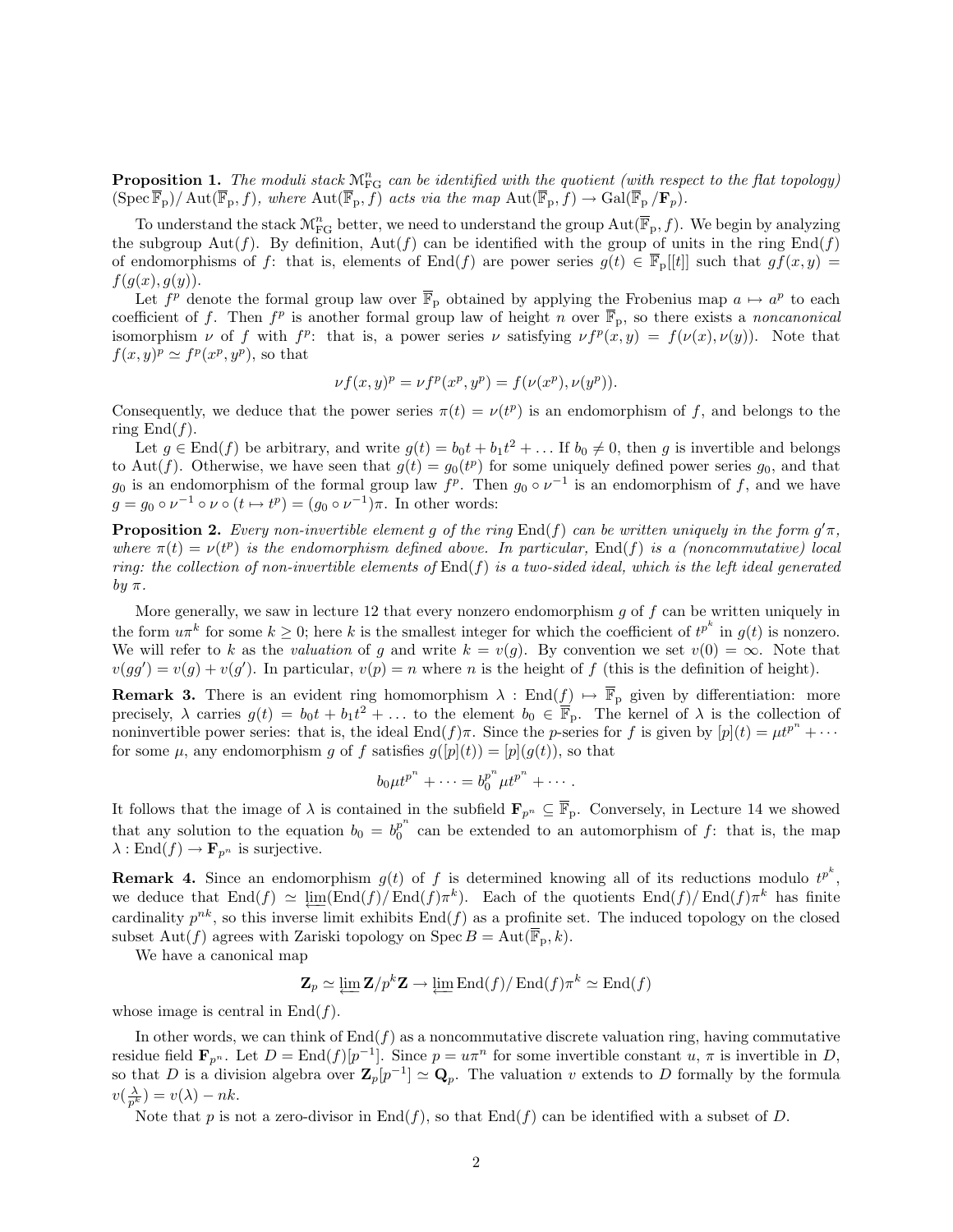**Lemma 5.** We have  $\text{End}(f) = \{x \in D : v(x) \ge 0\}.$ 

*Proof.* It is clear that  $v(x) \ge 0$  if  $x \in \text{End}(f)$ . Conversely, suppose that  $x = \frac{\lambda}{p^k}$  for some  $\lambda \in \text{End}(f)$ . If  $v(x) \geq 0$ , then  $v(\lambda) \geq nk$  so that  $\lambda = \lambda' \pi^{nk}$ . It will therefore suffice to show that  $\frac{\pi^{nk}}{p^k} \in \text{End}(f)$ . Since End(f) is closed under products, it suffices to show that  $\frac{\pi^n}{n}$  $\frac{e^{n}}{p} \in \text{End}(f)$ . This is clear, since  $v(p) = n$  implies that  $p = u\pi^n$  for some invertible  $u \in \text{End}(f)$ .  $\Box$ 

**Lemma 6.** As a vector space over  $\mathbf{Q}_p$ , D has dimension  $n^2$ .

*Proof.* Let  $\{\overline{x}_i\}_{0 \leq i \leq n}$  be a basis for  $\mathbf{F}_{p^n}$  over  $\mathbf{F}_p$ . Choose elements  $x_i \in \text{End}(f)$  with  $\lambda(x_i) = \overline{x_i}$ . Then the elements  $\{\pi^j x_i\}_{0 \le i,j \le n}$  form a basis for D over  $\mathbf{Q}_p$ . П

To identify D further, we note that conjugation by any  $q \in D^{\times}$  is an automorphism of D which preserves  $\text{End}(f) \subseteq D$  and therefore acts on the quotient  $\text{End}(f)/\pi$ .

**Lemma 7.** Let  $g \in D$ . The conjugation action of g on  $\text{End}(f)/\pi \simeq \mathbf{F}_{p^n}$  is given by  $b \mapsto b^{p^{v(g)}}$ .

*Proof.* Without loss of generality we may assume that  $g \in \text{End}(f)$ , so that  $g(t) = \lambda t^{p^{v(g)}}$  for some  $\lambda \neq 0$ . Fix  $b \in \mathbf{F}_{p^n}$ , and let  $h \in \text{End}(f)$  be a power series given by  $h(t) = b_0 t + \cdots$ . Let  $h'(t) = (g \circ h \circ g^{-1})(t) =$  $b't + \cdots \in \text{End}(f)$ . The equation  $g \circ h = h' \circ g$  gives

$$
\lambda b^{p^{v(g)}} t^{p^{v(g)}} + \cdots = b' \lambda t^{p^{v(g)}} + \cdots
$$

so that  $b' = b^{p^{v(g)}}$ .

## **Lemma 8.** The center of D is  $\mathbf{Q}_p$ .

*Proof.* Let g be in the center of D; we wish to prove that  $g \in \mathbf{Q}_p$ . Multiplying by a power of p if necessary, we may assume that  $g \in \text{End}(f)$ ; we wish to prove that  $g \in \mathbb{Z}_p$ . Since  $\mathbb{Z}_p$  is closed in End(f), it will suffice to show that there exists an integer m such that  $g \equiv m \mod p^k$  for all k. We work by induction on k. Since  $\pi g \pi^{-1} = g$ , Lemma 7 implies that the reduction of g moduli  $\pi$  belongs to  $\mathbf{F}_p \subseteq \mathbf{F}_{p^n}$ . Subtracting an integer from g, we may suppose that  $v(g) > 0$ . Lemma 7 implies that  $v(g)$  is divisible by n, so that  $v(g) \ge n$  and therefore  $g = g'p$  for some g' belonging to the center of  $\text{End}(f)$ . Then g' is congruent to an integer modulo  $p^{k-1}$  by the inductive hypothesis, so that g is congruent to an integer modulo  $p^k$ .  $\Box$ 

Remark 9. It follows from the above analysis that the division algebra D can be identified with an element of the Brauer group  $Br(\mathbf{Q}_p)$ . There is a canonical isomorphism  $\mu : Br(\mathbf{Q}_p) \simeq \mathbf{Q}/\mathbf{Z}$ , which is defined as follows. Every Brauer class over  $\mathbf{Q}_p$  is represented by a central division algebra  $D'$  over  $\mathbf{Q}_p$ , which contains a ring of integers 0 and maximal ideal m. There is a valuation  $v : D' - \{0\} \to \mathbb{Z}$  with  $\mathbb{O} = v^{-1} \mathbb{Z}_{\geq 0}$  and  $\mathfrak{m} = v^{-1}\mathbf{Z}_{\geq 1}$ . Conjugation induces a surjective homomorphism  $D' - \{0\} \to \text{Gal}((\mathfrak{O}/\mathfrak{m})/\mathbf{F}_p)$ . In particular, the Frobenius map  $x \mapsto x^p$  on the residue field  $\mathcal{O}/\mathfrak{m}$  is given by conjugation by x, for some  $x \in D'$ . Then  $\mu(D') = \frac{v(x)}{v(p)}$  (modulo **Z**, this invariant does not depend on the choice of x).

In the case  $D = D'$ , we can take  $x = \pi$ , so that D is the unique central division algebra over  $\mathbf{Q}_p$  with  $\mu(D) = \frac{1}{n}.$ 

By construction, there is a canonical isomorphism  $\text{End}(f)^{\times} \simeq \text{Aut}(f)$ . In fact, we can extend this to a map  $\chi : D^{\times} \to \text{Aut}(\overline{\mathbb{F}}_p, f)$ . Here  $\chi$  is defined on End $(f) - \{0\}$  by carrying a nonzero endomorphism  $g(t)$  of f to the pair  $(F^{v(g)}, g_0)$ , where  $F^{v(g)}$  is a power of the Frobenius automorphism  $x \mapsto x^p$  of  $\overline{\mathbb{F}}_p$ , and  $g_0$  is the isomorphism of f with  $f^{p^{v(g)}}$  characterized by the formula  $g(t) = g_0(t^{p^{v(g)}})$ .

We have a commutative diagram of exact sequences

$$
0 \longrightarrow \text{End}(f)^{\times} \longrightarrow D^{\times} \longrightarrow Z \longrightarrow 0
$$
  
\n
$$
\downarrow \qquad \qquad \downarrow \qquad \qquad \downarrow
$$
  
\n
$$
0 \longrightarrow \text{Aut}(f) \longrightarrow \text{Aut}(\overline{\mathbb{F}}_{p}, f) \longrightarrow \text{Gal}(\overline{\mathbb{F}}_{p}, \mathbf{F}_{p}) \longrightarrow 0.
$$